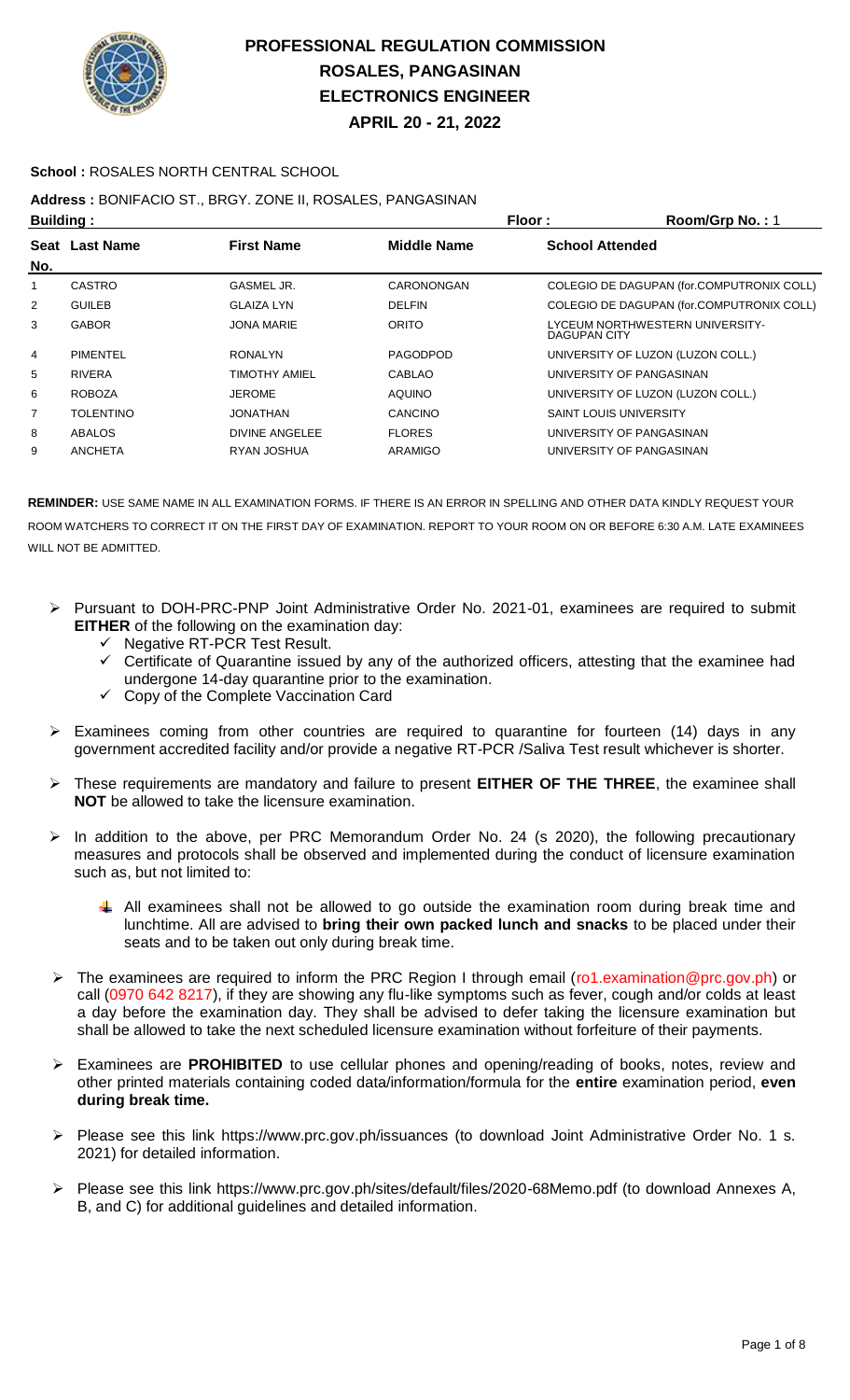

**APRIL 20 - 21, 2022**

#### **School :** ROSALES NORTH CENTRAL SCHOOL

### **Address :** BONIFACIO ST., BRGY. ZONE II, ROSALES, PANGASINAN

| <b>Building:</b> |                  |                      |                    | Floor :                       | Room/Grp No.: 2                           |
|------------------|------------------|----------------------|--------------------|-------------------------------|-------------------------------------------|
|                  | Seat Last Name   | <b>First Name</b>    | <b>Middle Name</b> | <b>School Attended</b>        |                                           |
| No.              |                  |                      |                    |                               |                                           |
| 1                | ANGULO           | LORENA               | <b>RODEO</b>       |                               | UNIVERSITY OF LUZON (LUZON COLL.)         |
| $\overline{2}$   | ARABACA          | <b>BERNADETTE</b>    | <b>SABOLBORO</b>   |                               | UNIVERSITY OF PANGASINAN                  |
| 3                | <b>BATO</b>      | <b>JULIUS CAESAR</b> | <b>RAMOS</b>       |                               | COLEGIO DE DAGUPAN (for.COMPUTRONIX COLL) |
| 4                | <b>BAUTISTA</b>  | PAULO LOUIE          | LASAGAS            | OF TECH.)                     | TARLAC STATE UNIVERSITY (TARLAC COLLEGE   |
| 5                | <b>BELESARIO</b> | MARIE JOY            | <b>CURA</b>        | OF TECH.)                     | TARLAC STATE UNIVERSITY (TARLAC COLLEGE   |
| 6                | <b>BRIONES</b>   | <b>JESSA MAE</b>     | <b>GABAT</b>       |                               | COLEGIO DE DAGUPAN (for.COMPUTRONIX COLL) |
| $\overline{7}$   | CABIE            | DYAN NOELLE          | <b>MENDOZA</b>     | <b>SAINT LOUIS UNIVERSITY</b> |                                           |
| 8                | CANCINO          | <b>FERMINA</b>       | <b>BADUA</b>       |                               | VIRGEN MILAGROSA UNIVERSITY FOUNDATION    |
| 9                | <b>CAPITULO</b>  | <b>JOHNN BRYANN</b>  | <b>PANGILINAN</b>  | OF TECH.)                     | TARLAC STATE UNIVERSITY (TARLAC COLLEGE   |

- Pursuant to DOH-PRC-PNP Joint Administrative Order No. 2021-01, examinees are required to submit **EITHER** of the following on the examination day:
	- $\checkmark$  Negative RT-PCR Test Result.
	- $\checkmark$  Certificate of Quarantine issued by any of the authorized officers, attesting that the examinee had undergone 14-day quarantine prior to the examination.
	- $\checkmark$  Copy of the Complete Vaccination Card
- $\triangleright$  Examinees coming from other countries are required to quarantine for fourteen (14) days in any government accredited facility and/or provide a negative RT-PCR /Saliva Test result whichever is shorter.
- These requirements are mandatory and failure to present **EITHER OF THE THREE**, the examinee shall **NOT** be allowed to take the licensure examination.
- In addition to the above, per PRC Memorandum Order No. 24 (s 2020), the following precautionary measures and protocols shall be observed and implemented during the conduct of licensure examination such as, but not limited to:
	- $\downarrow$  All examinees shall not be allowed to go outside the examination room during break time and lunchtime. All are advised to **bring their own packed lunch and snacks** to be placed under their seats and to be taken out only during break time.
- The examinees are required to inform the PRC Region I through email (ro1.examination@prc.gov.ph) or call (0970 642 8217), if they are showing any flu-like symptoms such as fever, cough and/or colds at least a day before the examination day. They shall be advised to defer taking the licensure examination but shall be allowed to take the next scheduled licensure examination without forfeiture of their payments.
- Examinees are **PROHIBITED** to use cellular phones and opening/reading of books, notes, review and other printed materials containing coded data/information/formula for the **entire** examination period, **even during break time.**
- Please see this link https://www.prc.gov.ph/issuances (to download Joint Administrative Order No. 1 s. 2021) for detailed information.
- Please see this link https://www.prc.gov.ph/sites/default/files/2020-68Memo.pdf (to download Annexes A, B, and C) for additional guidelines and detailed information.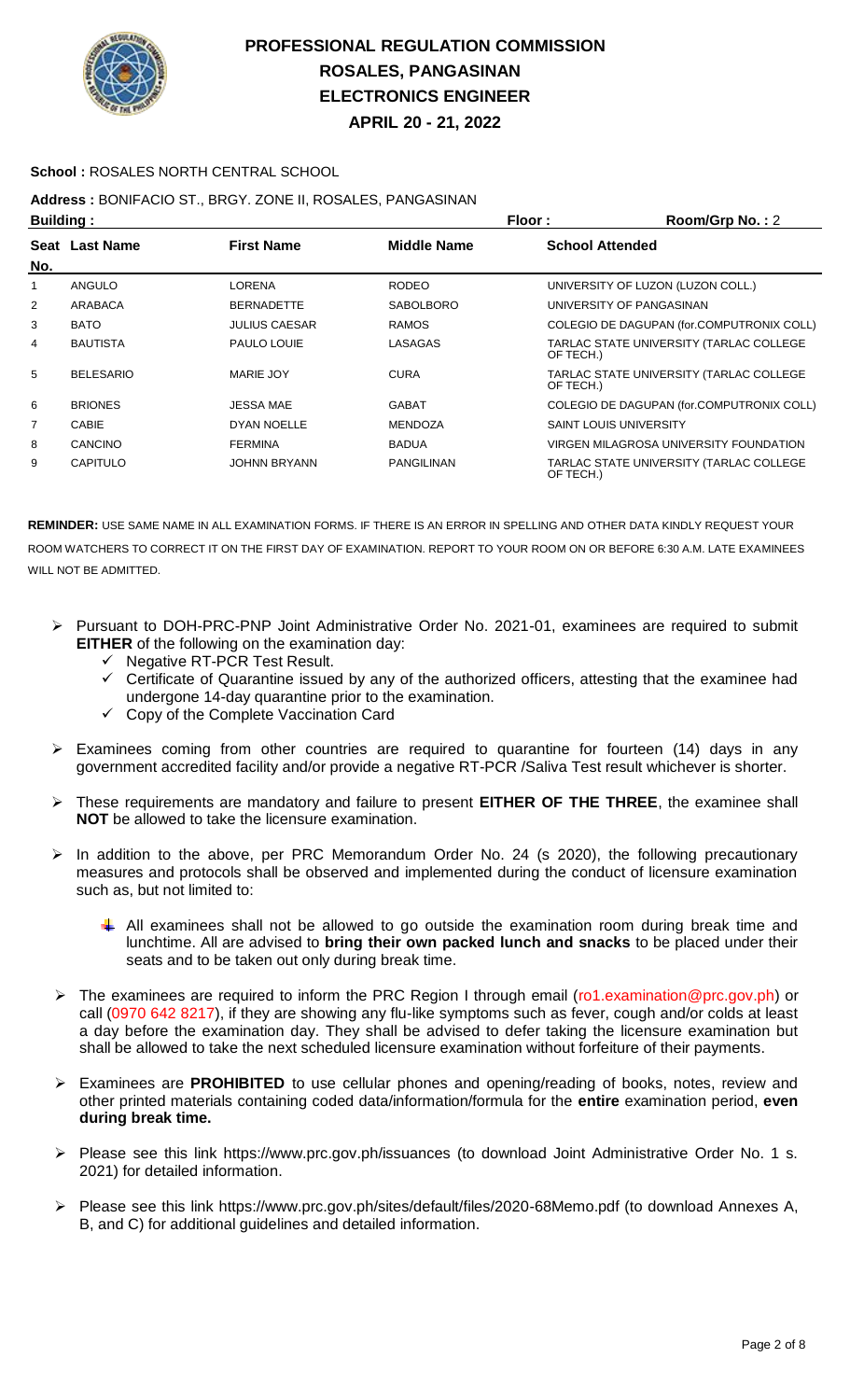

**APRIL 20 - 21, 2022**

#### **School :** ROSALES NORTH CENTRAL SCHOOL

### **Address :** BONIFACIO ST., BRGY. ZONE II, ROSALES, PANGASINAN

| <b>Building:</b> |                |                         | Floor:             | Room/Grp No.: 3               |                                           |
|------------------|----------------|-------------------------|--------------------|-------------------------------|-------------------------------------------|
|                  | Seat Last Name | <b>First Name</b>       | <b>Middle Name</b> | <b>School Attended</b>        |                                           |
| No.              |                |                         |                    |                               |                                           |
| 1                | <b>CARAS</b>   | <b>ALDRIN RANSCHEID</b> | <b>CARLIT</b>      |                               | COLEGIO DE DAGUPAN (for.COMPUTRONIX COLL) |
| 2                | CARIÑO         | <b>FIDEL</b>            | CANENGNENG         |                               | COLEGIO DE DAGUPAN (for.COMPUTRONIX COLL) |
| 3                | CARRILLO       | <b>ELMER JR</b>         | <b>DACUBA</b>      | UNIVERSITY OF BAGUIO          |                                           |
| 4                | <b>CASIDO</b>  | <b>FRIEDRICH JOSEF</b>  | <b>TEMPRA</b>      | <b>SAINT LOUIS UNIVERSITY</b> |                                           |
| 5                | CRUZ           | <b>JOSHUA MARCO</b>     | <b>PENOLIAR</b>    |                               | UNIVERSITY OF PANGASINAN                  |
| 6                | CRUZ           | <b>ZEN VENIEDICK</b>    | <b>CADANO</b>      | <b>SAINT LOUIS UNIVERSITY</b> |                                           |
| 7                | DE GUZMAN      | <b>BON CARLO</b>        | <b>MANGUERA</b>    | OF TECH.)                     | TARLAC STATE UNIVERSITY (TARLAC COLLEGE   |
| 8                | DE GUZMAN      | <b>GEMNAIKA LAURA</b>   | <b>CALPOTURA</b>   |                               | UNIVERSITY OF LUZON (LUZON COLL.)         |
| 9                | DE VERA        | <b>TRICIA PEARL</b>     | TAMAYO             |                               | <b>HOLY ANGEL UNIVERSITY</b>              |

- Pursuant to DOH-PRC-PNP Joint Administrative Order No. 2021-01, examinees are required to submit **EITHER** of the following on the examination day:
	- Negative RT-PCR Test Result.
	- $\checkmark$  Certificate of Quarantine issued by any of the authorized officers, attesting that the examinee had undergone 14-day quarantine prior to the examination.
	- Copy of the Complete Vaccination Card
- Examinees coming from other countries are required to quarantine for fourteen (14) days in any government accredited facility and/or provide a negative RT-PCR /Saliva Test result whichever is shorter.
- These requirements are mandatory and failure to present **EITHER OF THE THREE**, the examinee shall **NOT** be allowed to take the licensure examination.
- $\triangleright$  In addition to the above, per PRC Memorandum Order No. 24 (s 2020), the following precautionary measures and protocols shall be observed and implemented during the conduct of licensure examination such as, but not limited to:
	- All examinees shall not be allowed to go outside the examination room during break time and lunchtime. All are advised to **bring their own packed lunch and snacks** to be placed under their seats and to be taken out only during break time.
- ▶ The examinees are required to inform the PRC Region I through email (ro1.examination@prc.gov.ph) or call (0970 642 8217), if they are showing any flu-like symptoms such as fever, cough and/or colds at least a day before the examination day. They shall be advised to defer taking the licensure examination but shall be allowed to take the next scheduled licensure examination without forfeiture of their payments.
- Examinees are **PROHIBITED** to use cellular phones and opening/reading of books, notes, review and other printed materials containing coded data/information/formula for the **entire** examination period, **even during break time.**
- Please see this link https://www.prc.gov.ph/issuances (to download Joint Administrative Order No. 1 s. 2021) for detailed information.
- Please see this link https://www.prc.gov.ph/sites/default/files/2020-68Memo.pdf (to download Annexes A, B, and C) for additional guidelines and detailed information.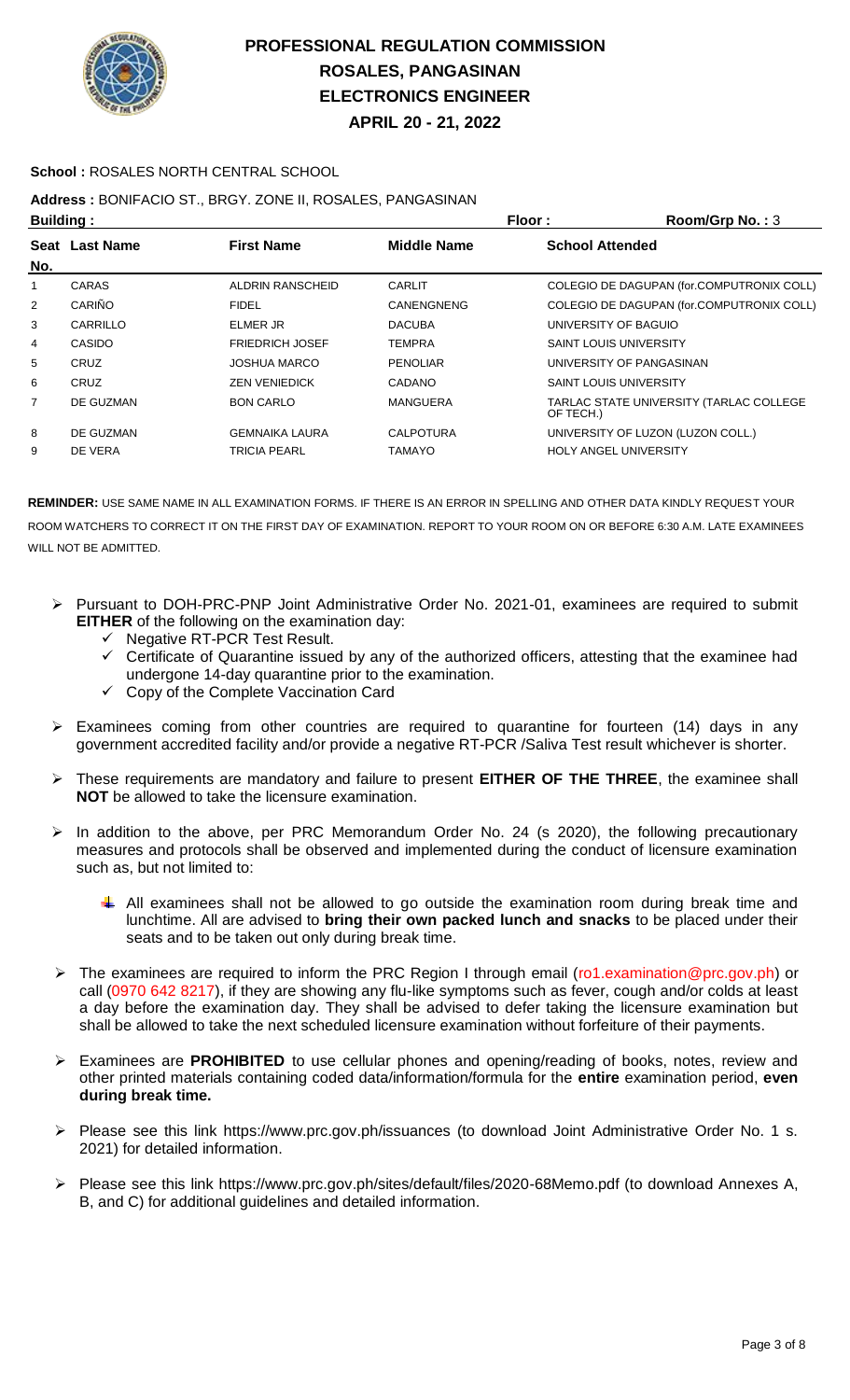

**APRIL 20 - 21, 2022**

#### **School :** ROSALES NORTH CENTRAL SCHOOL

### **Address :** BONIFACIO ST., BRGY. ZONE II, ROSALES, PANGASINAN

| <b>Building:</b> |                       |                    |                    | Floor:<br>Room/Grp No.: 4                            |
|------------------|-----------------------|--------------------|--------------------|------------------------------------------------------|
|                  | <b>Seat Last Name</b> | <b>First Name</b>  | <b>Middle Name</b> | <b>School Attended</b>                               |
| No.              |                       |                    |                    |                                                      |
| 1                | DELA CRUZ             | <b>MARVIN</b>      | <b>MONTERAS</b>    | VIRGEN MILAGROSA UNIVERSITY FOUNDATION               |
| 2                | <b>DOMENDEN</b>       | <b>DANICA</b>      | LESIGUES           | UNIVERSITY OF LUZON (LUZON COLL.)                    |
| 3                | <b>ESPEJO</b>         | MA. LOURVIC        | <b>CISNEROS</b>    | URDANETA CITY UNIVERSITY (CCU)                       |
| 4                | <b>FERNANDEZ</b>      | MAHANA LYSA        | <b>RELOJO</b>      | COLEGIO DE DAGUPAN (for.COMPUTRONIX COLL)            |
| 5                | <b>FERRER</b>         | <b>ALMIRA JOY</b>  | <b>SISON</b>       | UNIVERSITY OF LUZON (LUZON COLL.)                    |
| 6                | <b>FERRER</b>         | <b>JOVEN KIM</b>   | <b>BACOTO</b>      | <b>SAINT LOUIS UNIVERSITY</b>                        |
| 7                | <b>FERRER</b>         | <b>MARK ANGELO</b> | <b>PABLO</b>       | UNIVERSITY OF PANGASINAN                             |
| 8                | <b>FINULIAR</b>       | <b>JIMMY JR</b>    | <b>FERNANDEZ</b>   | COLEGIO DE DAGUPAN (for.COMPUTRONIX COLL)            |
| 9                | <b>GABUYO</b>         | <b>LYNDON</b>      | <b>MENDOZA</b>     | TARLAC STATE UNIVERSITY (TARLAC COLLEGE<br>OF TECH.) |

- Pursuant to DOH-PRC-PNP Joint Administrative Order No. 2021-01, examinees are required to submit **EITHER** of the following on the examination day:
	- $\checkmark$  Negative RT-PCR Test Result.
	- $\checkmark$  Certificate of Quarantine issued by any of the authorized officers, attesting that the examinee had undergone 14-day quarantine prior to the examination.
	- $\checkmark$  Copy of the Complete Vaccination Card
- Examinees coming from other countries are required to quarantine for fourteen (14) days in any government accredited facility and/or provide a negative RT-PCR /Saliva Test result whichever is shorter.
- These requirements are mandatory and failure to present **EITHER OF THE THREE**, the examinee shall **NOT** be allowed to take the licensure examination.
- In addition to the above, per PRC Memorandum Order No. 24 (s 2020), the following precautionary measures and protocols shall be observed and implemented during the conduct of licensure examination such as, but not limited to:
	- $\uparrow$  All examinees shall not be allowed to go outside the examination room during break time and lunchtime. All are advised to **bring their own packed lunch and snacks** to be placed under their seats and to be taken out only during break time.
- > The examinees are required to inform the PRC Region I through email (ro1.examination@prc.gov.ph) or call (0970 642 8217), if they are showing any flu-like symptoms such as fever, cough and/or colds at least a day before the examination day. They shall be advised to defer taking the licensure examination but shall be allowed to take the next scheduled licensure examination without forfeiture of their payments.
- Examinees are **PROHIBITED** to use cellular phones and opening/reading of books, notes, review and other printed materials containing coded data/information/formula for the **entire** examination period, **even during break time.**
- Please see this link https://www.prc.gov.ph/issuances (to download Joint Administrative Order No. 1 s. 2021) for detailed information.
- Please see this link https://www.prc.gov.ph/sites/default/files/2020-68Memo.pdf (to download Annexes A, B, and C) for additional guidelines and detailed information.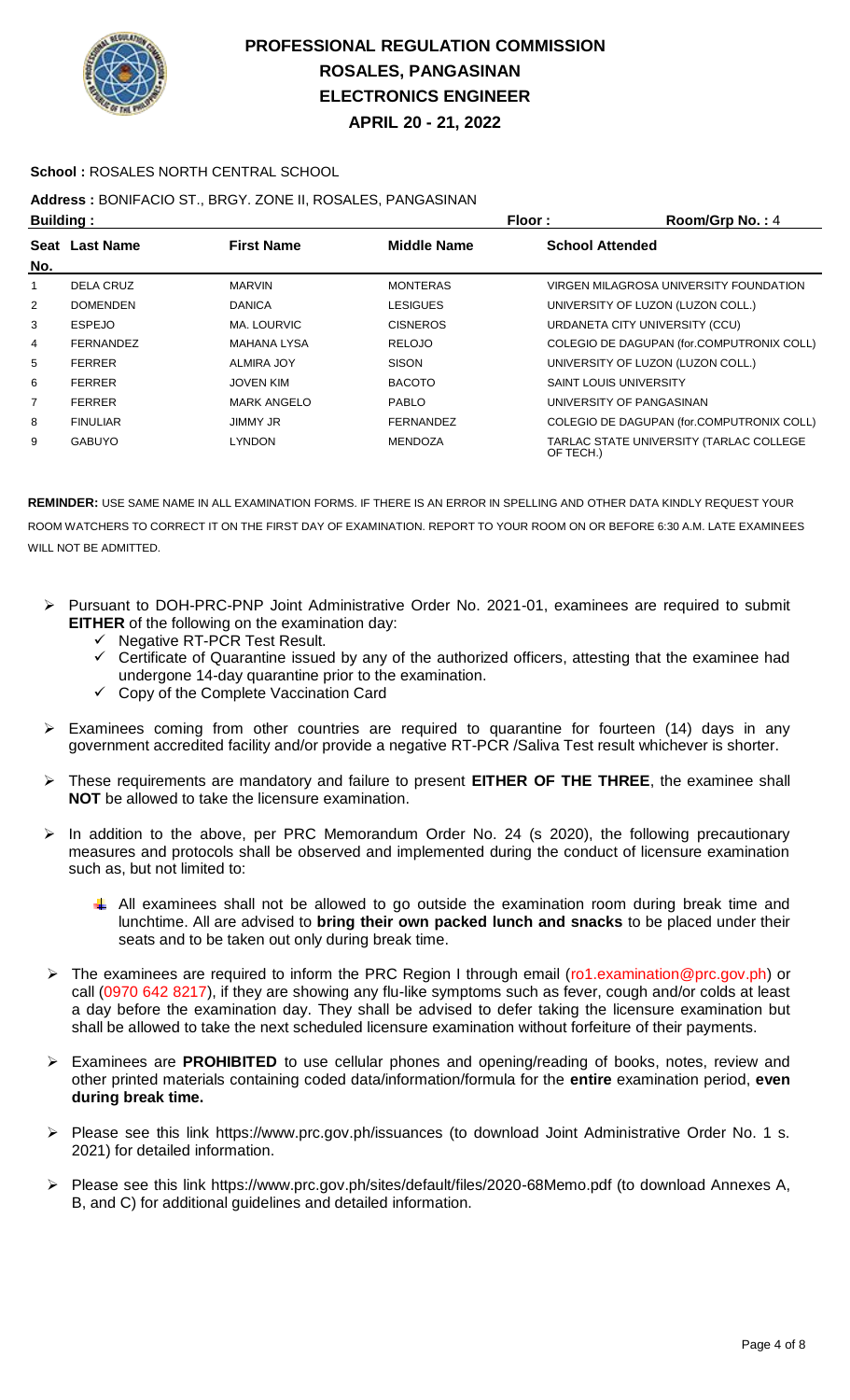

**APRIL 20 - 21, 2022**

#### **School :** ROSALES NORTH CENTRAL SCHOOL

### **Address :** BONIFACIO ST., BRGY. ZONE II, ROSALES, PANGASINAN

| <b>Building:</b> |                                                           |                      | Floor:         | Room/Grp No.: 5               |                                         |
|------------------|-----------------------------------------------------------|----------------------|----------------|-------------------------------|-----------------------------------------|
|                  | <b>First Name</b><br><b>Middle Name</b><br>Seat Last Name |                      |                | <b>School Attended</b>        |                                         |
| No.              |                                                           |                      |                |                               |                                         |
| 1                | <b>GARCIA</b>                                             | <b>RYANDREI</b>      | <b>CELINO</b>  |                               | UNIVERSITY OF PANGASINAN                |
| $\overline{2}$   | <b>GOROSPE</b>                                            | LARA CHRISTEL        | <b>REYES</b>   | <b>SAINT LOUIS UNIVERSITY</b> |                                         |
| 3                | <b>HALOS</b>                                              | MA. THERESA          | <b>GARCIA</b>  |                               | UNIVERSITY OF PANGASINAN                |
| 4                | <b>JACLA</b>                                              | <b>NICHO</b>         | <b>REYES</b>   | <b>SAINT LOUIS UNIVERSITY</b> |                                         |
| 5                | <b>JIMENEZ</b>                                            | <b>KRISTOFERSON</b>  | LAMBINO        |                               | AMA COMPUTER COLLEGE-TARLAC CITY        |
| 6                | <b>JULIA</b>                                              | <b>JAM CHRISTIAN</b> | <b>SAMPANG</b> | OF TECH.)                     | TARLAC STATE UNIVERSITY (TARLAC COLLEGE |
| $\overline{7}$   | LANTANO                                                   | ALYSSA MAE           | <b>SIMON</b>   |                               | URDANETA CITY UNIVERSITY (CCU)          |
| 8                | LEBASTE                                                   | CHERRY LYN MAE       | <b>MARIANO</b> |                               | URDANETA CITY UNIVERSITY (CCU)          |
| 9                | <b>LICERALDE</b>                                          | <b>JEROME RAE</b>    | <b>URBANO</b>  |                               | UNIVERSITY OF LUZON (LUZON COLL.)       |

- Pursuant to DOH-PRC-PNP Joint Administrative Order No. 2021-01, examinees are required to submit **EITHER** of the following on the examination day:
	- $\gamma$  Negative RT-PCR Test Result.
	- $\checkmark$  Certificate of Quarantine issued by any of the authorized officers, attesting that the examinee had undergone 14-day quarantine prior to the examination.
	- $\checkmark$  Copy of the Complete Vaccination Card
- Examinees coming from other countries are required to quarantine for fourteen (14) days in any government accredited facility and/or provide a negative RT-PCR /Saliva Test result whichever is shorter.
- These requirements are mandatory and failure to present **EITHER OF THE THREE**, the examinee shall **NOT** be allowed to take the licensure examination.
- $\triangleright$  In addition to the above, per PRC Memorandum Order No. 24 (s 2020), the following precautionary measures and protocols shall be observed and implemented during the conduct of licensure examination such as, but not limited to:
	- All examinees shall not be allowed to go outside the examination room during break time and lunchtime. All are advised to **bring their own packed lunch and snacks** to be placed under their seats and to be taken out only during break time.
- ▶ The examinees are required to inform the PRC Region I through email (ro1.examination@prc.gov.ph) or call (0970 642 8217), if they are showing any flu-like symptoms such as fever, cough and/or colds at least a day before the examination day. They shall be advised to defer taking the licensure examination but shall be allowed to take the next scheduled licensure examination without forfeiture of their payments.
- Examinees are **PROHIBITED** to use cellular phones and opening/reading of books, notes, review and other printed materials containing coded data/information/formula for the **entire** examination period, **even during break time.**
- Please see this link https://www.prc.gov.ph/issuances (to download Joint Administrative Order No. 1 s. 2021) for detailed information.
- Please see this link https://www.prc.gov.ph/sites/default/files/2020-68Memo.pdf (to download Annexes A, B, and C) for additional guidelines and detailed information.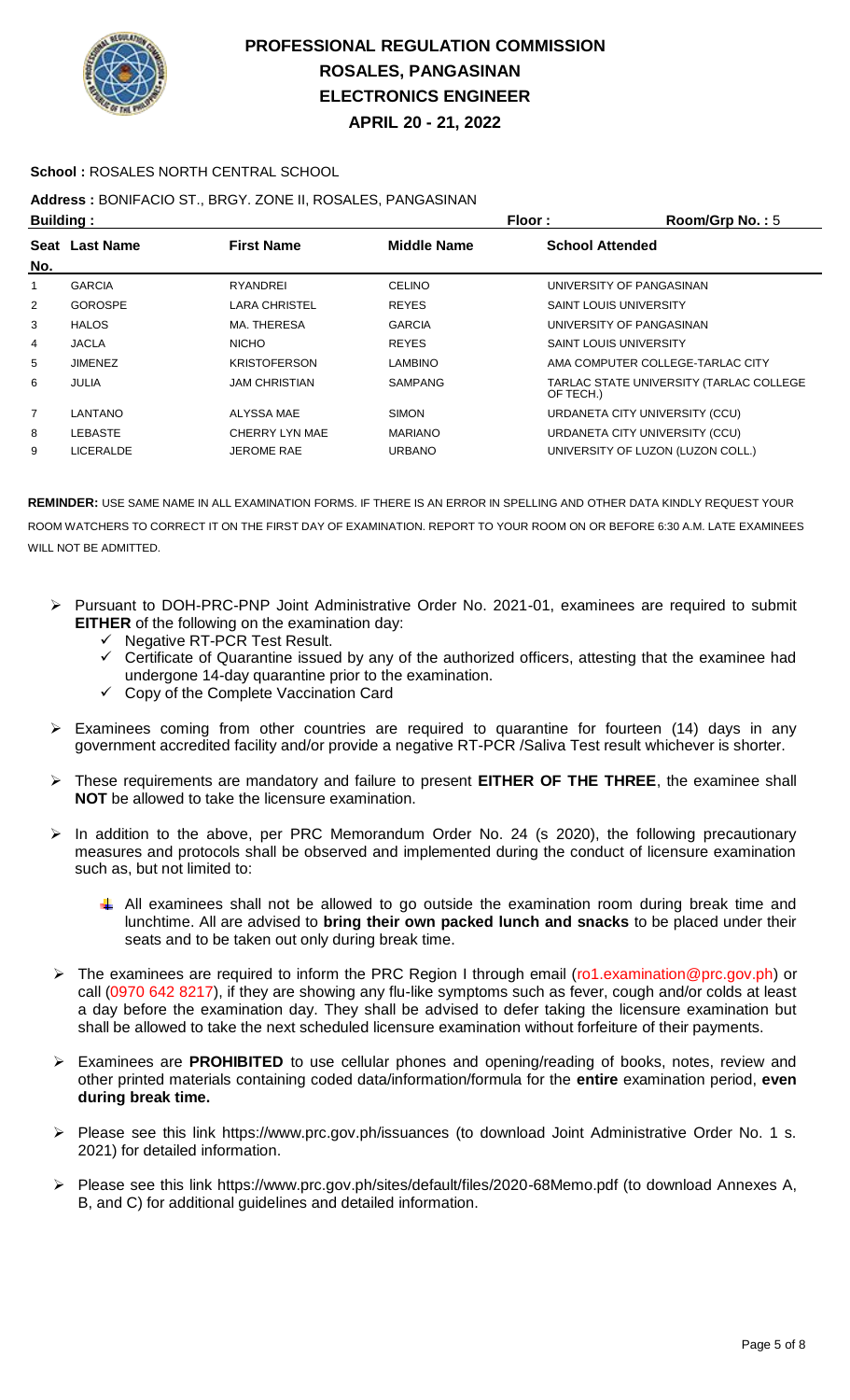

**APRIL 20 - 21, 2022**

#### **School :** ROSALES NORTH CENTRAL SCHOOL

### **Address :** BONIFACIO ST., BRGY. ZONE II, ROSALES, PANGASINAN

| <b>Building:</b> |                  |                     | Floor:             | Room/Grp No.: 6                                      |
|------------------|------------------|---------------------|--------------------|------------------------------------------------------|
| No.              | Seat Last Name   | <b>First Name</b>   | <b>Middle Name</b> | <b>School Attended</b>                               |
|                  | <b>LOPEZ</b>     | <b>ADONIS</b>       | <b>ERESE</b>       | TARLAC STATE UNIVERSITY (TARLAC COLLEGE<br>OF TECH.) |
| 2                | <b>LOPEZ</b>     | DANIEL              | LAURETO            | UNIVERSITY OF BAGUIO                                 |
| 3                | <b>MACALANDA</b> | <b>RICA MAY ANN</b> | GOM-ED             | COLEGIO DE DAGUPAN (for.COMPUTRONIX COLL)            |
| 4                | MACARAEG         | <b>SOPHIA MARIE</b> | <b>BARCELON</b>    | <b>SAINT LOUIS UNIVERSITY</b>                        |
| 5                | MALIT            | RANDELL CHARLES     | YANDOC             | TARLAC STATE UNIVERSITY (TARLAC COLLEGE<br>OF TECH.) |
| 6                | <b>MAYUGA</b>    | <b>WINDY</b>        | <b>BIAG</b>        | UNIVERSITY OF LUZON (LUZON COLL.)                    |
| $\overline{7}$   | <b>MEJIA</b>     | <b>CZENRICK</b>     | <b>ARZADON</b>     | COLEGIO DE DAGUPAN (for.COMPUTRONIX COLL)            |
| 8                | <b>MENDOZA</b>   | <b>GLENN MAR</b>    | <b>GUTIERREZ</b>   | UNIVERSITY OF PANGASINAN                             |
| 9                | <b>MONDRAGON</b> | <b>KURT VEIN</b>    | <b>BIASON</b>      | UNIVERSITY OF PANGASINAN                             |

- Pursuant to DOH-PRC-PNP Joint Administrative Order No. 2021-01, examinees are required to submit **EITHER** of the following on the examination day:
	- $\checkmark$  Negative RT-PCR Test Result.
	- Certificate of Quarantine issued by any of the authorized officers, attesting that the examinee had undergone 14-day quarantine prior to the examination.
	- Copy of the Complete Vaccination Card
- $\triangleright$  Examinees coming from other countries are required to quarantine for fourteen (14) days in any government accredited facility and/or provide a negative RT-PCR /Saliva Test result whichever is shorter.
- These requirements are mandatory and failure to present **EITHER OF THE THREE**, the examinee shall **NOT** be allowed to take the licensure examination.
- $\triangleright$  In addition to the above, per PRC Memorandum Order No. 24 (s 2020), the following precautionary measures and protocols shall be observed and implemented during the conduct of licensure examination such as, but not limited to:
	- $\downarrow$  All examinees shall not be allowed to go outside the examination room during break time and lunchtime. All are advised to **bring their own packed lunch and snacks** to be placed under their seats and to be taken out only during break time.
- The examinees are required to inform the PRC Region I through email (ro1.examination@prc.gov.ph) or call (0970 642 8217), if they are showing any flu-like symptoms such as fever, cough and/or colds at least a day before the examination day. They shall be advised to defer taking the licensure examination but shall be allowed to take the next scheduled licensure examination without forfeiture of their payments.
- Examinees are **PROHIBITED** to use cellular phones and opening/reading of books, notes, review and other printed materials containing coded data/information/formula for the **entire** examination period, **even during break time.**
- Please see this link https://www.prc.gov.ph/issuances (to download Joint Administrative Order No. 1 s. 2021) for detailed information.
- Please see this link https://www.prc.gov.ph/sites/default/files/2020-68Memo.pdf (to download Annexes A, B, and C) for additional guidelines and detailed information.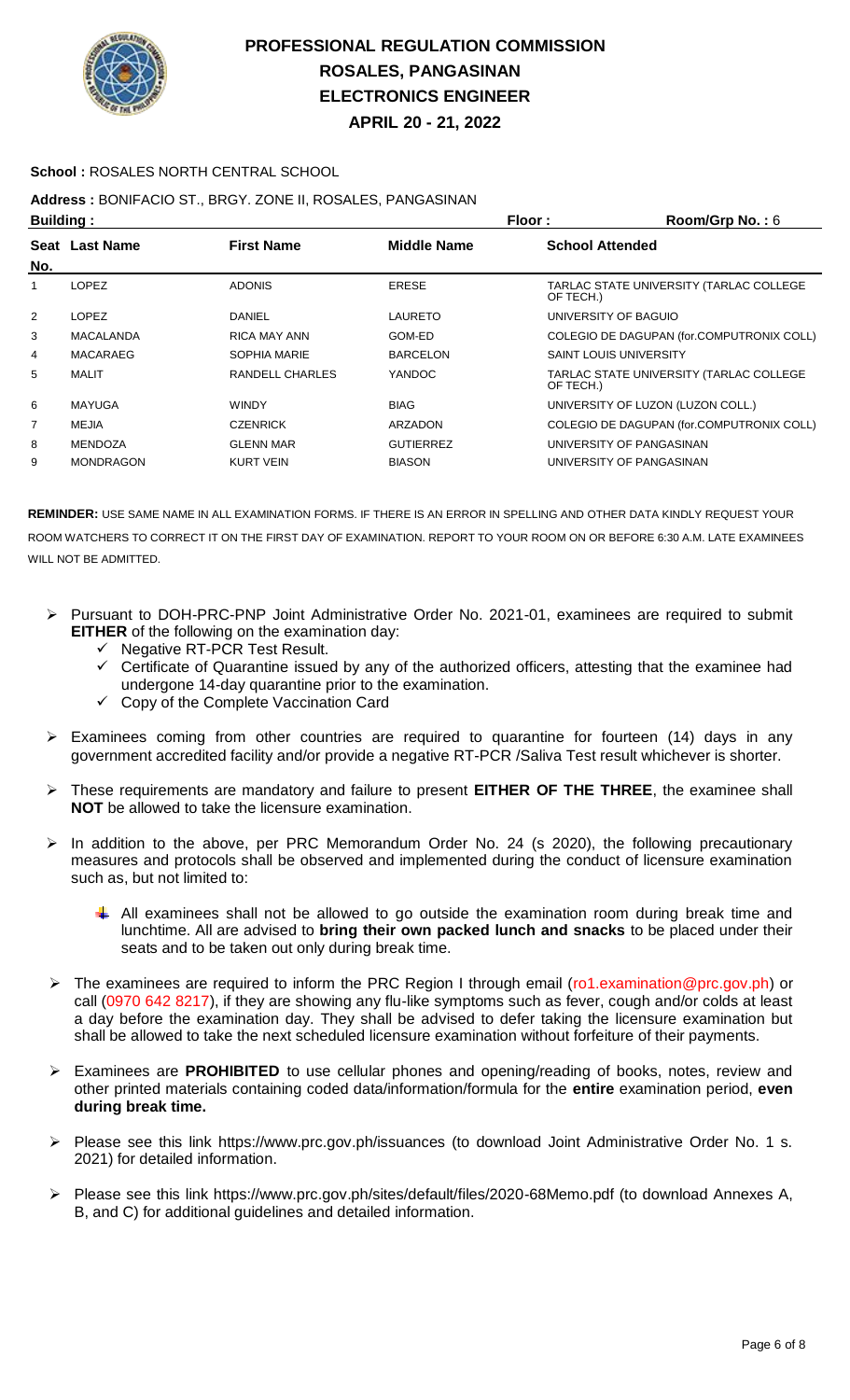

**APRIL 20 - 21, 2022**

#### **School :** ROSALES NORTH CENTRAL SCHOOL

### **Address :** BONIFACIO ST., BRGY. ZONE II, ROSALES, PANGASINAN

| <b>Building:</b> |                     |                    | Room/Grp No.: 7               |                                              |
|------------------|---------------------|--------------------|-------------------------------|----------------------------------------------|
| Seat Last Name   | <b>First Name</b>   | <b>Middle Name</b> | <b>School Attended</b>        |                                              |
|                  |                     |                    |                               |                                              |
| <b>MOVILLA</b>   | LADY ANN            | <b>BOCO</b>        |                               | UNIVERSITY OF LUZON (LUZON COLL.)            |
| <b>NATIVIDAD</b> | <b>MENARD</b>       | <b>CAPINPIN</b>    | OF TECH.)                     | TARLAC STATE UNIVERSITY (TARLAC COLLEGE      |
| <b>OBIENA</b>    | <b>REXOR JOHN</b>   | <b>MANGILA</b>     | OF TECH.)                     | TARLAC STATE UNIVERSITY (TARLAC COLLEGE      |
| ORTIZ            | <b>ALDRICH ZAR</b>  | <b>BARRUN</b>      |                               | FEU INSTITUTE OF TECHNOLOGY (for FEU-E.A.C.) |
| PADILLA          | <b>JOHN PATRICK</b> | <b>RARAS</b>       |                               | COLEGIO DE DAGUPAN (for.COMPUTRONIX COLL)    |
| <b>PASION</b>    | ADAM JUDE           | <b>EVANGELISTA</b> |                               | UNIVERSITY OF PANGASINAN                     |
| <b>PINEDA</b>    | <b>MARK BENZ</b>    | <b>SIBAL</b>       | OF TECH.)                     | TARLAC STATE UNIVERSITY (TARLAC COLLEGE      |
| <b>ROA</b>       | <b>PAULINE JOY</b>  | <b>VISTA</b>       |                               | UNIVERSITY OF THE PHILIPPINES-DILIMAN        |
| SARMIENTO        | THANNIA MAE         | <b>LINSAO</b>      | <b>SAINT LOUIS UNIVERSITY</b> |                                              |
|                  |                     |                    |                               | Floor:                                       |

- Pursuant to DOH-PRC-PNP Joint Administrative Order No. 2021-01, examinees are required to submit **EITHER** of the following on the examination day:
	- Negative RT-PCR Test Result.
	- $\checkmark$  Certificate of Quarantine issued by any of the authorized officers, attesting that the examinee had undergone 14-day quarantine prior to the examination.
	- $\checkmark$  Copy of the Complete Vaccination Card
- $\triangleright$  Examinees coming from other countries are required to quarantine for fourteen (14) days in any government accredited facility and/or provide a negative RT-PCR /Saliva Test result whichever is shorter.
- These requirements are mandatory and failure to present **EITHER OF THE THREE**, the examinee shall **NOT** be allowed to take the licensure examination.
- In addition to the above, per PRC Memorandum Order No. 24 (s 2020), the following precautionary measures and protocols shall be observed and implemented during the conduct of licensure examination such as, but not limited to:
	- All examinees shall not be allowed to go outside the examination room during break time and lunchtime. All are advised to **bring their own packed lunch and snacks** to be placed under their seats and to be taken out only during break time.
- The examinees are required to inform the PRC Region I through email (ro1.examination@prc.gov.ph) or call (0970 642 8217), if they are showing any flu-like symptoms such as fever, cough and/or colds at least a day before the examination day. They shall be advised to defer taking the licensure examination but shall be allowed to take the next scheduled licensure examination without forfeiture of their payments.
- Examinees are **PROHIBITED** to use cellular phones and opening/reading of books, notes, review and other printed materials containing coded data/information/formula for the **entire** examination period, **even during break time.**
- Please see this link https://www.prc.gov.ph/issuances (to download Joint Administrative Order No. 1 s. 2021) for detailed information.
- Please see this link https://www.prc.gov.ph/sites/default/files/2020-68Memo.pdf (to download Annexes A, B, and C) for additional guidelines and detailed information.